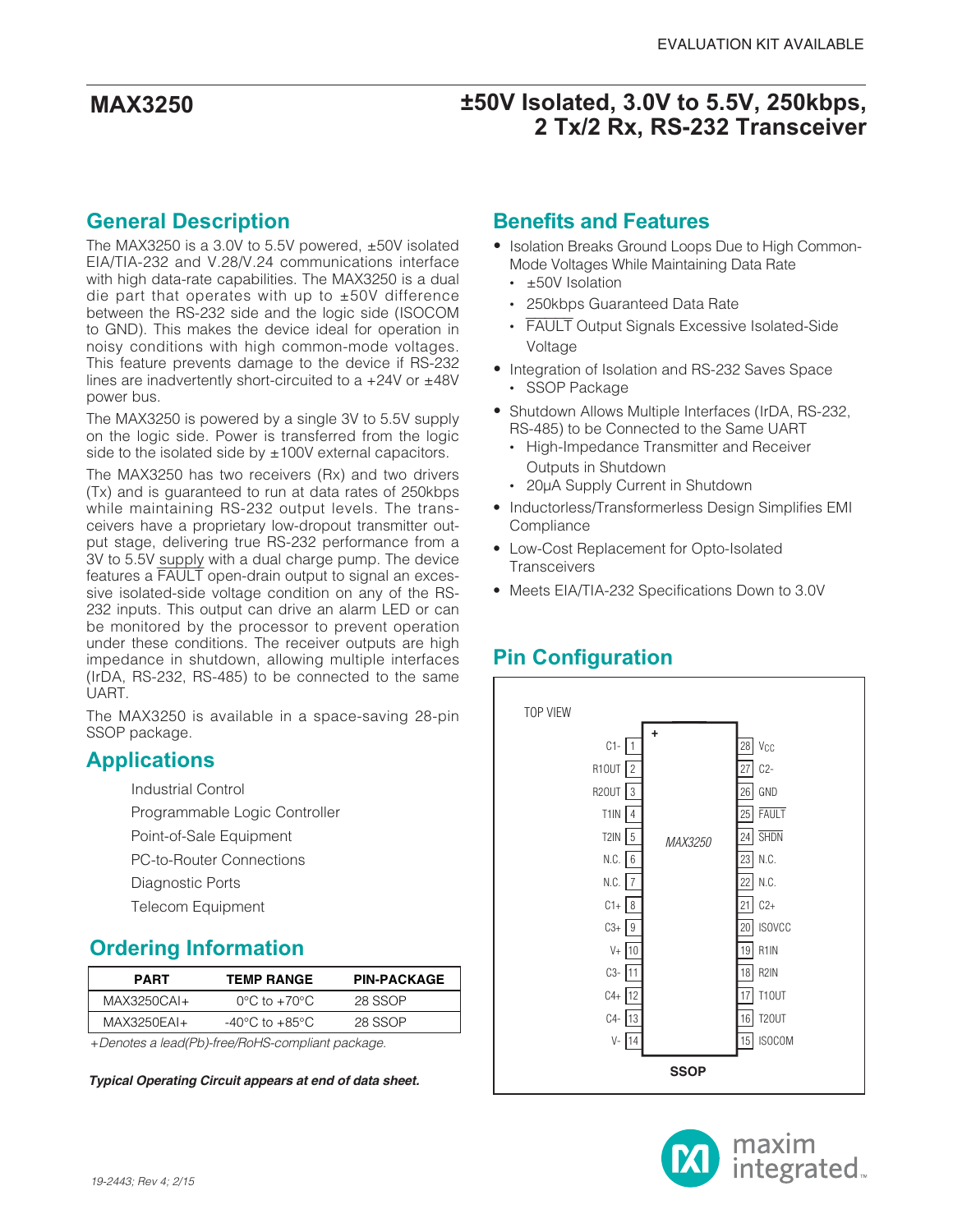## **Absolute Maximum Ratings**

| (All voltages referenced to GND, unless otherwise noted.) |  |
|-----------------------------------------------------------|--|
|                                                           |  |
|                                                           |  |
|                                                           |  |
|                                                           |  |
|                                                           |  |
|                                                           |  |
| Input Voltages                                            |  |
|                                                           |  |
|                                                           |  |
| <b>Output Voltages</b>                                    |  |
|                                                           |  |
|                                                           |  |
|                                                           |  |
|                                                           |  |

| C1+, C2+, C3+, C3-, C4+, C4-                          |
|-------------------------------------------------------|
|                                                       |
| T_OUT Current 30mA (continuous), 50mA (peak, 10µs)    |
| R_IN Current30mA (continuous), 50mA (peak, 10µs)      |
| ISOCOM Current 30mA (continuous), 50mA (peak, 10µs)   |
| Short-Circuit Duration T_OUT to ISOCOM Continuous     |
| Continuous Power Dissipation ( $T_A = +70^{\circ}C$ ) |
| 28-Pin SSOP (derate 15mW/°C above +70°C)1201.2mW      |
| Operating Temperature Ranges                          |
|                                                       |
|                                                       |
| Storage Temperature Range -65°C to +150°C             |
| Lead Temperature (soldering, 10s)+300°C               |
|                                                       |

**Note 1:** V+ and V- can have a maximum magnitude of 7V, but their absolute difference cannot exceed 13V.

Stresses beyond those listed under "Absolute Maximum Ratings" may cause permanent damage to the device. These are stress ratings only, and functional operation of the device at these or any other conditions beyond those indicated in the operational sections of the specifications is not implied. Exposure to absolute maximum rating conditions for extended periods may affect device reliability.

### **Electrical Characteristics**

(V<sub>CC</sub> = 3.0V to 5.5V, see Typical Operating Circuit and Table 1 for capacitor values, ISOCOM = GND, TA = T<sub>MIN</sub> to T<sub>MAX</sub>, unless otherwise noted. Typical values are at  $V_{CC}$  = 3.3V and T<sub>A</sub> = +25°C.) (Note 2)

| <b>PARAMETER</b>                   | <b>CONDITIONS</b>                                                        |                 | <b>MIN</b> | <b>TYP</b>                    | <b>MAX</b> | <b>UNITS</b> |
|------------------------------------|--------------------------------------------------------------------------|-----------------|------------|-------------------------------|------------|--------------|
| <b>DC CHARACTERISTICS</b>          |                                                                          |                 |            |                               |            |              |
| Supply Current                     | $\overline{\text{SHDN}}$ = V <sub>CC</sub> , no load                     |                 |            | 15                            | 35         | mA           |
|                                    | $\overline{\text{SHDN}} = \text{GND}$ , $V_{\text{ISOCOM}} = \text{GND}$ |                 |            | 20                            | 45         |              |
| Supply Current Shutdown            | $\overline{\text{SHDN}} = \text{GND}$ , $V_{\text{ISOCOM}} = \pm 50V$    |                 |            |                               | ±350       | μA           |
| Maximum Ground Differential        | <b>IVGND - VISOCOMI</b>                                                  |                 |            |                               | 50         | $\vee$       |
| <b>Isolation Resistance</b>        | Between GND and ISOCOM                                                   |                 |            | 60                            |            | $k\Omega$    |
| <b>LOGIC INPUTS</b>                |                                                                          |                 |            |                               |            |              |
| Input Logic Low                    | T_IN, SHDN                                                               |                 |            |                               | 0.8        | $\vee$       |
|                                    | T_IN, SHDN                                                               | $V_{CC} = 3.3V$ | 2.0        |                               |            | $\vee$       |
| Input Logic High                   |                                                                          | $V_{CC} = 5.0V$ | 2.4        |                               |            |              |
| Transmitter Input Hysteresis       |                                                                          |                 |            | 0.5                           |            | $\vee$       |
| Input Leakage Current              | T_IN, SHDN                                                               |                 | $-1$       | ±0.01                         | $+1$       | μA           |
| <b>RECEIVER OUTPUTS</b>            |                                                                          |                 |            |                               |            |              |
| Output Leakage Current             | $\overline{\text{SHDN}} = \text{GND}$                                    |                 | $-10$      | ±0.05                         | $+10$      | μA           |
| Output-Voltage Low                 | $IQIJT = 1.6mA$                                                          |                 |            |                               | 0.4        | V            |
| Output-Voltage High                | $I_{OUT} = -1.0mA$                                                       |                 |            | $V_{CC}$ - 0.6 $V_{CC}$ - 0.1 |            | V            |
| <b>FAULT OUTPUT</b>                |                                                                          |                 |            |                               |            |              |
| Output-Voltage Low<br>(Open Drain) | $IQUT = 5mA$                                                             |                 |            |                               | 0.4        | $\vee$       |
| Output Leakage Current             | <b>FAULT</b> not asserted                                                |                 |            |                               | 1          | μA           |
| <b>FAULT</b> Trip Level            | <b>VGND - VISOCOM</b>                                                    |                 |            | 55                            |            | V            |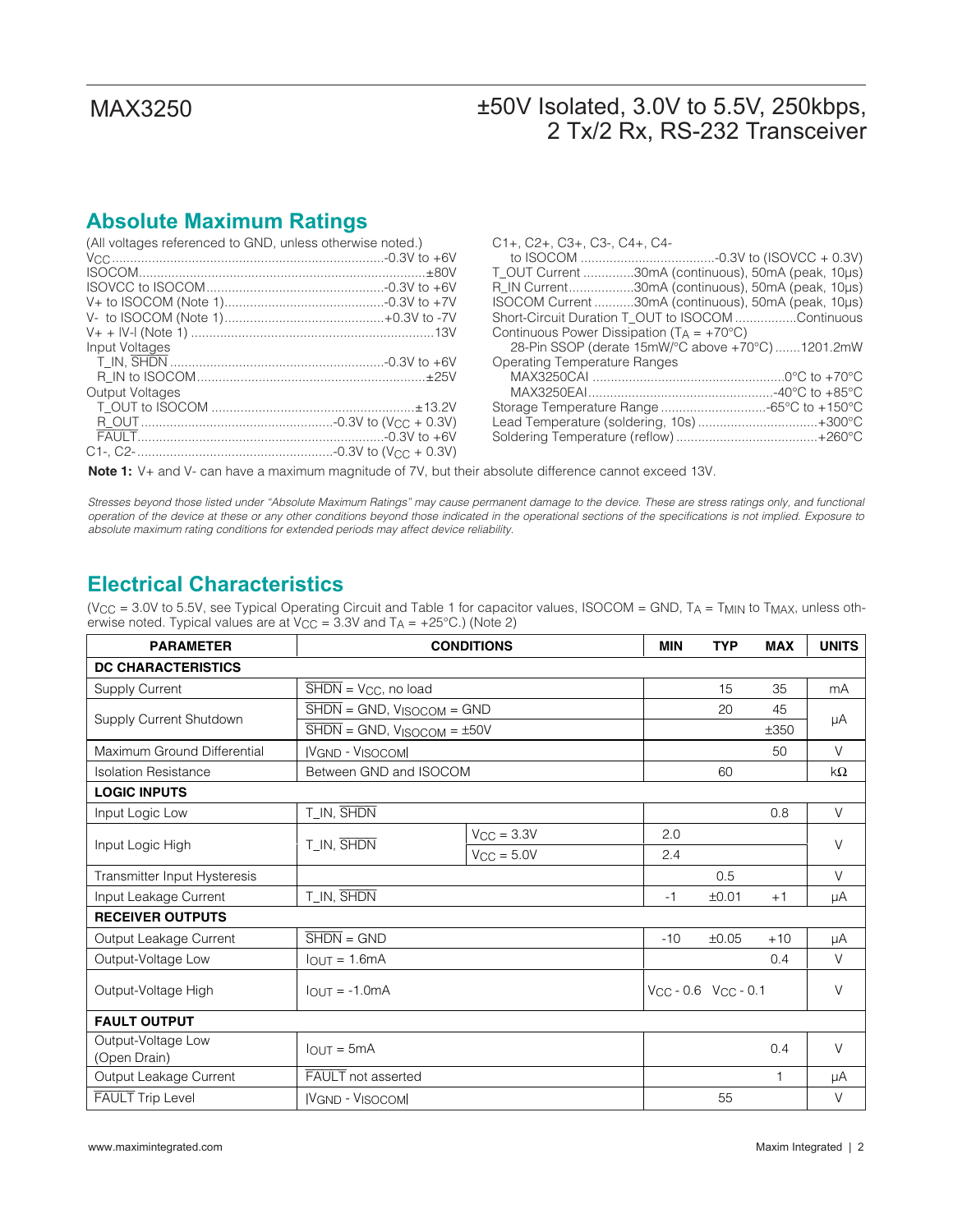# **Electrical Characteristics (continued)**

(V<sub>CC</sub> = 3.0V to 5.5V, see Typical Operating Circuit and Table 1 for capacitor values, ISOCOM = GND, TA = T<sub>MIN</sub> to T<sub>MAX</sub>, unless otherwise noted. Typical values are at  $V_{CC} = 3.3V$  and  $T_A = +25^{\circ}C$ .) (Note 2)

| <b>PARAMETER</b>                                | <b>CONDITIONS</b>                                                                     |     | <b>MIN</b> | <b>TYP</b> | <b>MAX</b> | <b>UNITS</b> |  |  |
|-------------------------------------------------|---------------------------------------------------------------------------------------|-----|------------|------------|------------|--------------|--|--|
| <b>RECEIVER INPUTS</b> (relative to ISOCOM)     |                                                                                       |     |            |            |            |              |  |  |
| Input-Voltage Range                             |                                                                                       |     | $-25$      |            | $+25$      | V            |  |  |
| Input Threshold Low                             | $V_{\text{CC}} = 3.3V$<br>$Ta = +25^{\circ}C$<br>$V_{\text{CC}} = 5.0V$               |     |            | 1.2        | 0.6        | $\vee$       |  |  |
|                                                 |                                                                                       |     |            | 1.3        | 0.8        |              |  |  |
|                                                 | $V_{\rm CC} = 3.3V$<br>$T_A = +25$ °C<br>$V_{CC} = 5.0V$                              |     | 2.4        | 1.6        |            | V            |  |  |
| Input Threshold High                            |                                                                                       | 2.4 | 1.7        |            |            |              |  |  |
| Input Hysteresis                                |                                                                                       |     |            | 0.5        |            | V            |  |  |
| Input Resistance                                | $T_A = +25$ °C                                                                        |     | 3          | 5          |            | kΩ           |  |  |
| <b>TRANSMITTER OUTPUTS</b> (relative to ISOCOM) |                                                                                       |     |            |            |            |              |  |  |
| Output-Voltage Swing                            | All transmitter outputs loaded with $3k\Omega$ to ISOCOM,<br>$T_A = +25$ °C           |     | ±5.0       | ±5.4       |            | $\vee$       |  |  |
| <b>Output Resistance</b>                        | $ISOVCC = V + = V - = 0V$ , $V_T OUT = \pm 2V$                                        |     | 300        | 10M        |            | Ω            |  |  |
| <b>Output Short-Circuit Current</b>             |                                                                                       |     | -60        |            | $+60$      | mA           |  |  |
| Output Leakage Current                          | $V_{CC} = 0$ or 3V to 5.5V, $V_T$ $_{OUT} = \pm 12V$ , $\overline{SHDN} = \text{GND}$ |     | $-25$      |            | $+25$      | μA           |  |  |

## **Timing Characteristics**

(V<sub>CC</sub> = 3.0V to 5.5V, see Typical Operating Circuit and Table 1 for capacitor values, ISOCOM = GND, T<sub>A</sub> = T<sub>MIN</sub> to T<sub>MAX</sub>, unless otherwise noted. Typical values are at  $V_{CC}$  = 3.3V and T<sub>A</sub> = +25°C.)

| <b>PARAMETER</b>                   | <b>CONDITIONS</b>                                                                              |                                        | MIN | <b>TYP</b> | MAX | <b>UNITS</b> |
|------------------------------------|------------------------------------------------------------------------------------------------|----------------------------------------|-----|------------|-----|--------------|
| Maximum Data Rate                  | $R_L = 3k\Omega$ , $C_L = 1000pF$ to ISOCOM, one transmitter,<br>$T_A = +25$ °C                |                                        | 250 |            |     | kbps         |
| Receiver Propagation Delay         | $R$ IN to R OUT, $C_L$ = 150pF to GND                                                          |                                        |     | 0.4        |     | $\mu s$      |
| Receiver Skew                      | $ t$ PHL - $t$ PLH $ $                                                                         |                                        |     | 100        |     | ns           |
| <b>Transmitter Skew</b>            | $ tpH $ - tp $H$ (Note 3)                                                                      |                                        |     | 120        |     | ns           |
| <b>Transition-Region Slew Rate</b> | $V_{\text{CC}} = 3.3V$ , T <sub>A</sub> = +25°C,<br>$R_1 = 3k\Omega$ to 7k $\Omega$ to ISOCOM, | $C_{L}$ = 150pF to 1000pF<br>to ISOCOM | 6   |            | 30  | $V/\mu s$    |
|                                    | measured from +3V to -3V or<br>$-3V$ to $+3V$                                                  | $C_L = 150pF$ to 2500pF<br>to ISOCOM   | 4   |            | 30  |              |
| <b>FAULT Propagation Delay</b>     |                                                                                                |                                        |     | 0.3        |     | $\mu s$      |
| Time to Shutdown                   |                                                                                                |                                        |     | 0.5        |     | $\mu s$      |
|                                    | $V_{ISOCOM} = GND$                                                                             |                                        |     | 300        |     |              |
| Time to Exit Shutdown              | $V_{\text{ISCOOM}} = \pm 50V$                                                                  |                                        |     | 350        |     | μs           |

**Note 2:** All currents into the device are positive; all currents out of the device are negative. All voltages are referenced to device ground, unless otherwise noted.

**Note 3:** Transmitter skew is measured at the transmitter zero crosspoints.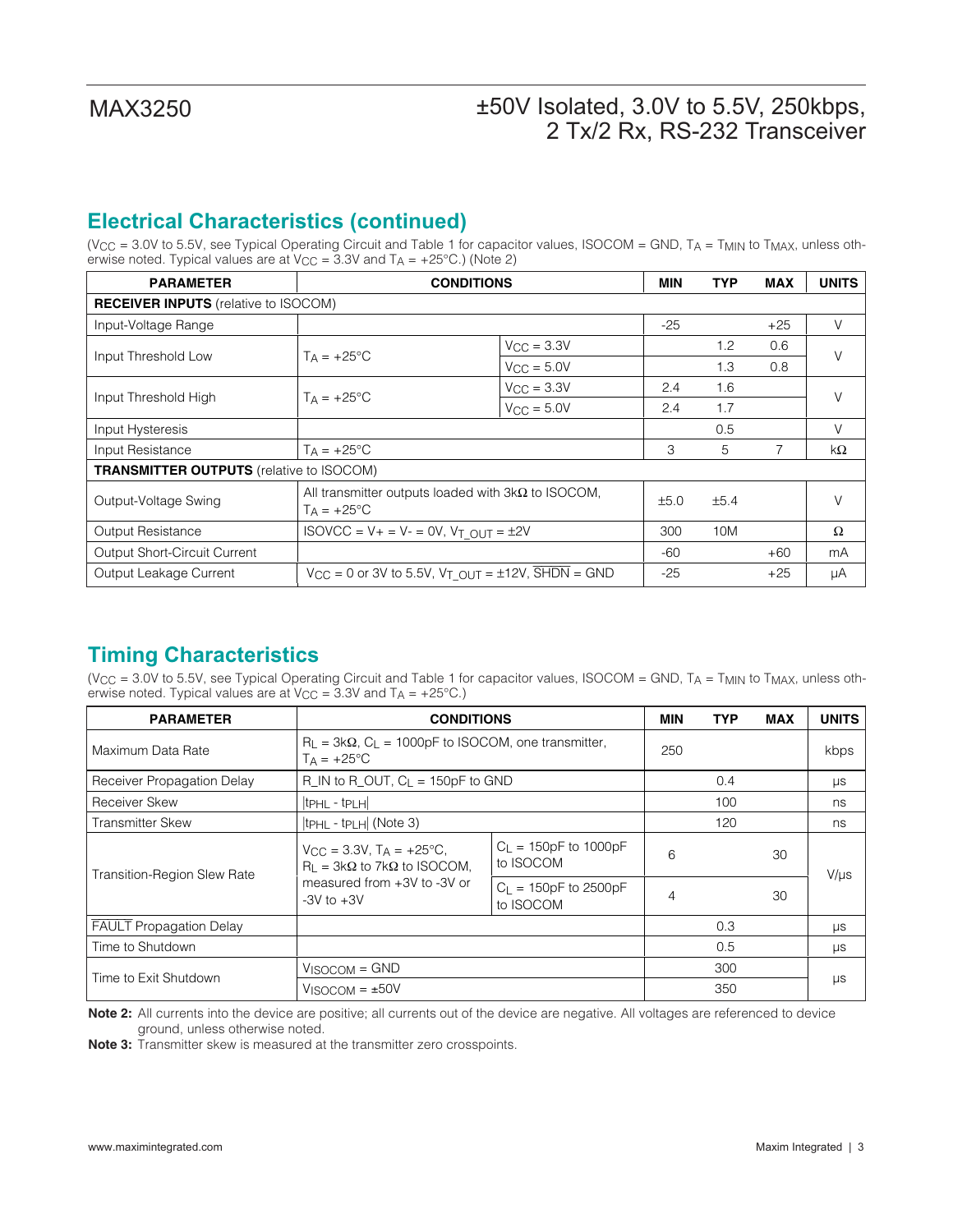# **Typical Operating Characteristics**

(VCC = 3.3V, 250kbps data rate, see Typical Operating Circuit and Table 1 for capacitor values, all transmitters loaded with 3kΩ and  $C_L$  to ISOCOM,  $T_A = +25^{\circ}C$ , unless otherwise noted.)

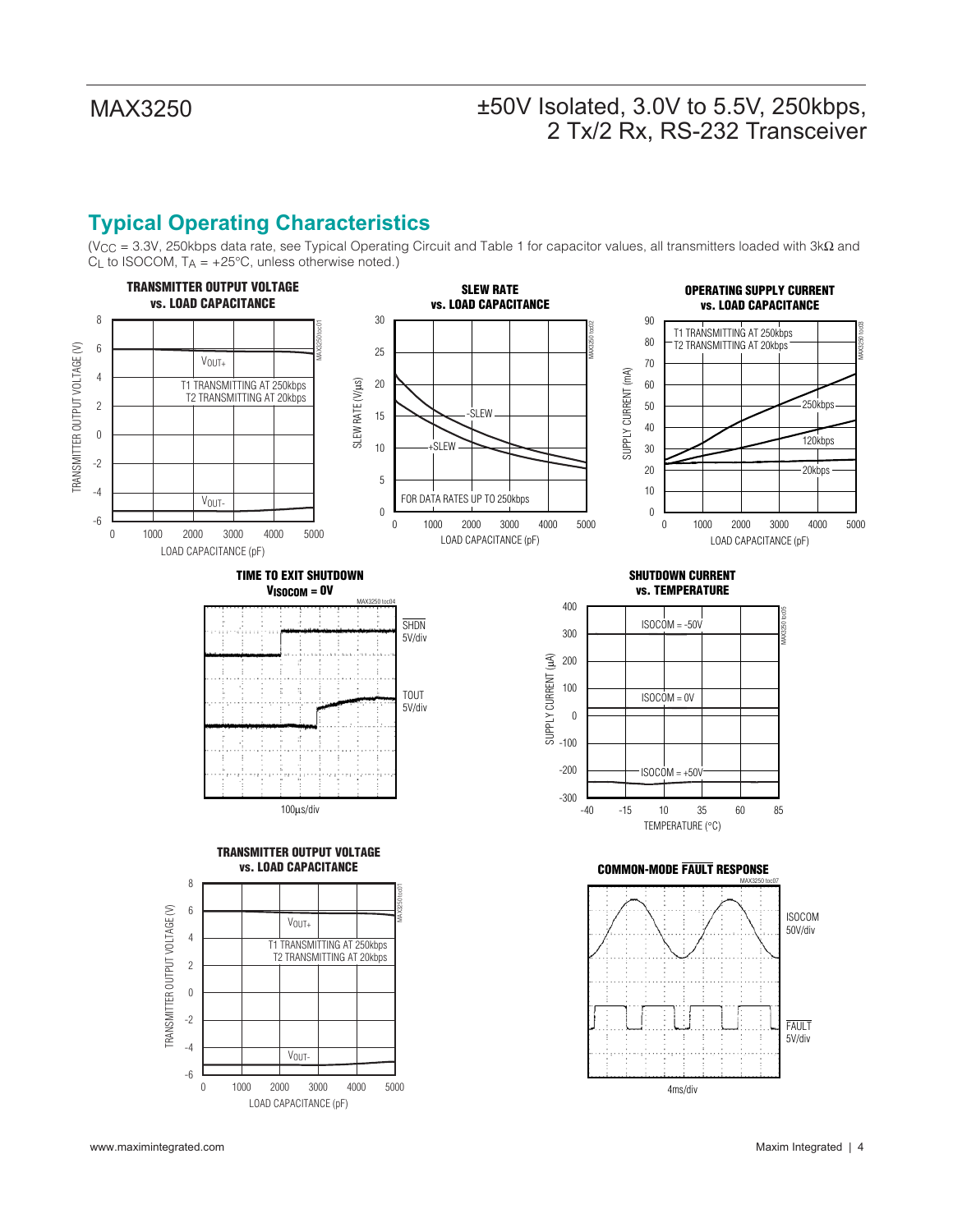# **Pin Description**

| PIN             | <b>NAME</b>        | <b>FUNCTION</b>                                                                                                                           |
|-----------------|--------------------|-------------------------------------------------------------------------------------------------------------------------------------------|
| $\mathbf{1}$    | $C1-$              | Negative Terminal of the Power Isolation Capacitor. Connect a 100V capacitor from C1- to C1+.<br>See Table 1 for values.                  |
| 2               | R <sub>1</sub> OUT | <b>TTL/CMOS Receiver Output</b>                                                                                                           |
| 3               | R <sub>2</sub> OUT | <b>TTL/CMOS Receiver Output</b>                                                                                                           |
| $\overline{4}$  | T <sub>1</sub> IN  | <b>TTL/CMOS Transmitter Input</b>                                                                                                         |
| 5               | T <sub>2</sub> IN  | <b>TTL/CMOS Transmitter Input</b>                                                                                                         |
| 6, 22, 23       | N.C.               | No Connection. Not internally connected.                                                                                                  |
| 7               | N.C.               | No Connection. Leave unconnected or connect to ISOCOM.                                                                                    |
| 8               | $C1+$              | Positive Terminal of the Power Isolation Capacitor. Connect a 100V capacitor from C1+ to C1-.<br>See Table 1 for values.                  |
| 9               | $C3+$              | Positive Terminal of the Voltage-Doubler Charge-Pump Capacitor. Connect a 0.1µF capacitor from<br>$C3+$ to $C3-$ .                        |
| 10 <sup>1</sup> | $V +$              | +5.5V Generated by the Charge Pump, Referenced to ISOCOM. Bypass V+ to ISOCOM with a<br>0.47µF capacitor.                                 |
| 11              | C3-                | Negative Terminal of the Voltage-Doubler Charge-Pump Capacitor. Connect a 0.1µF capacitor from<br>$C3-$ to $C3+$ .                        |
| 12              | $C4+$              | Positive Terminal of the Inverting Charge-Pump Capacitor. Connect a 0.47µF capacitor from<br>C4+ to C4-.                                  |
| 13              | C4-                | Negative Terminal of the Inverting Charge-Pump Capacitor. Connect a 0.47µF capacitor from<br>$C4-$ to $C4+$ .                             |
| 14              | $V -$              | -5.5V Generated by the Charge Pump, Referenced to ISOCOM. Bypass V- to ISOCOM with a 0.47µF<br>capacitor.                                 |
| 15              | <b>ISOCOM</b>      | <b>Isolated Ground</b>                                                                                                                    |
| 16              | T <sub>2</sub> OUT | RS-232 Transmitter Output                                                                                                                 |
| 17              | T <sub>1</sub> OUT | RS-232 Transmitter Output                                                                                                                 |
| 18              | R <sub>2</sub> IN  | RS-232 Receiver Input                                                                                                                     |
| 19              | R <sub>1</sub> IN  | RS-232 Receiver Input                                                                                                                     |
| 20              | <b>ISOVCC</b>      | Internally Generated Isolated Power-Supply Voltage, Referenced to ISOCOM. Bypass ISOVCC to<br>ISOCOM with a 2.2µF capacitor.              |
| 21              | $C2+$              | Positive Terminal of the Power Isolation Capacitor. Connect a 100V capacitor from C2+ to C2-.<br>See Table 1 for values.                  |
| 24              | <b>SHDN</b>        | Shutdown Control. Drive SHDN low to enter low-power shutdown mode. Drive SHDN high or connect<br>to V <sub>CC</sub> for normal operation. |
| 25              | <b>FAULT</b>       | Overvoltage Indicator. Active low, open drain.                                                                                            |
| 26              | <b>GND</b>         | Ground                                                                                                                                    |
| 27              | $C2-$              | Negative Terminal of the Power Isolation Capacitor. Connect a 100V capacitor from C2- to C2+.<br>See Table 1 for values.                  |
| 28              | $V_{\rm CC}$       | 3.0V to 5.5V Supply Voltage. Bypass V <sub>CC</sub> to GND with a 1µF capacitor.                                                          |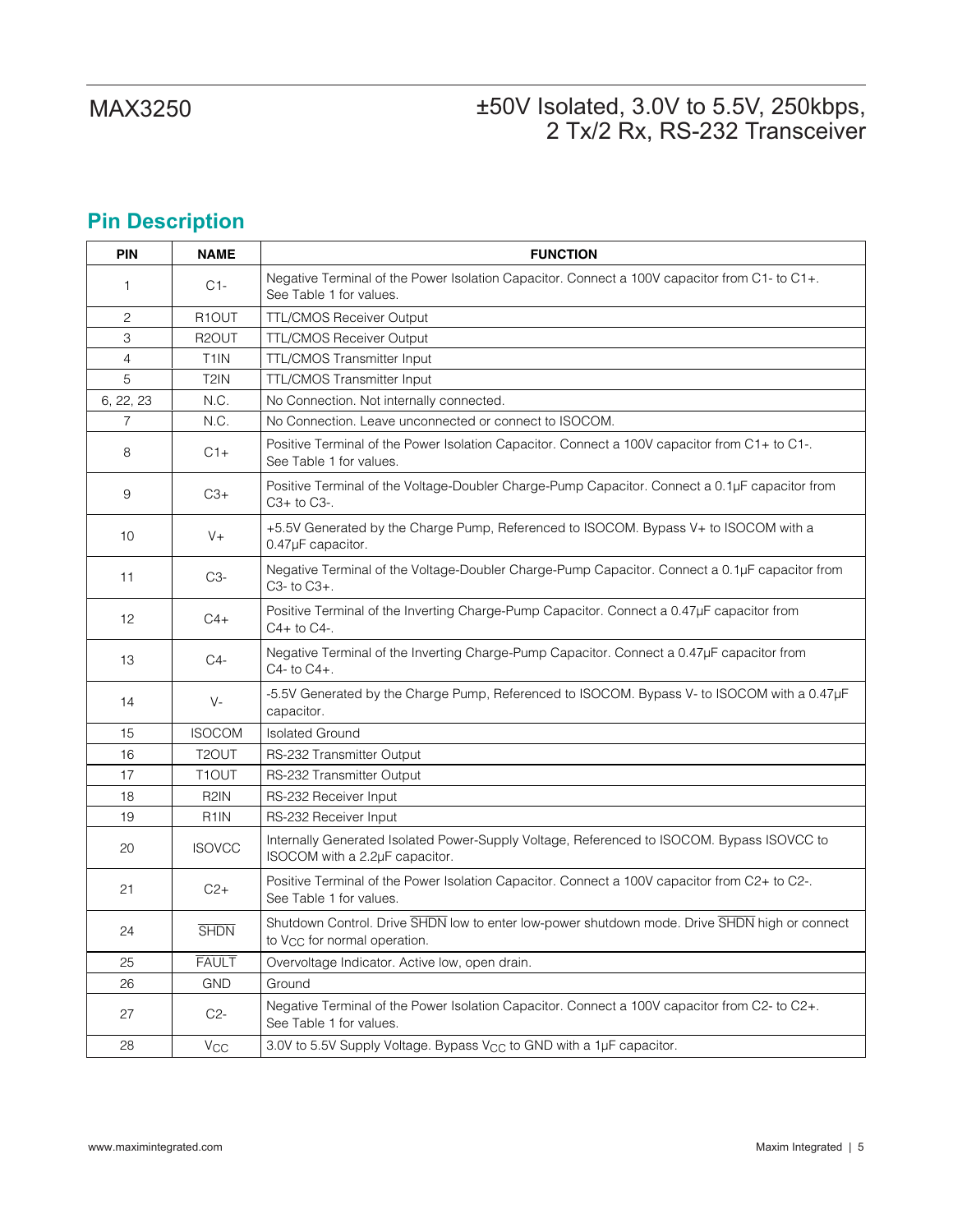



#### **Detailed Description**

The MAX3250 is a 3.0V to 5.5V powered, ±50V isolated EIA/TIA-232 and V.28/V.24 communications interface with high data-rate capabilities. The MAX3250 is a dual die part that operates with up to ±50V difference between the RS-232 side and the logic side (ISOCOM to GND). This makes the device ideal for operation in noisy conditions with high common-mode voltages. This feature prevents damage to the device if RS-232 lines are inadvertently short-circuited to a +24V or ±48V power bus.

The MAX3250 typically draws 15mA of supply current when unloaded. Supply current drops to 20µA when the device is placed in shutdown mode.

The MAX3250 has two receivers and two drivers and is guaranteed to operate at data rates up to 250kbps. The device features a FAULT open-drain output to signal an excessive isolated-side voltage condition on any of the RS-232 inputs. This output can drive an alarm LED or can be monitored by the processor to prevent operation under these conditions. The receiver outputs are high impedance in shutdown, allowing multiple interfaces (IrDA, RS-232, RS-485) to be connected to the same UART (Figure 1). The MAX3250 is a low-cost replacement for opto-isolated transceivers.

#### **Isolated Power Supply**

The MAX3250 drives a high-frequency square wave into C1 and a complementary square wave into C2. These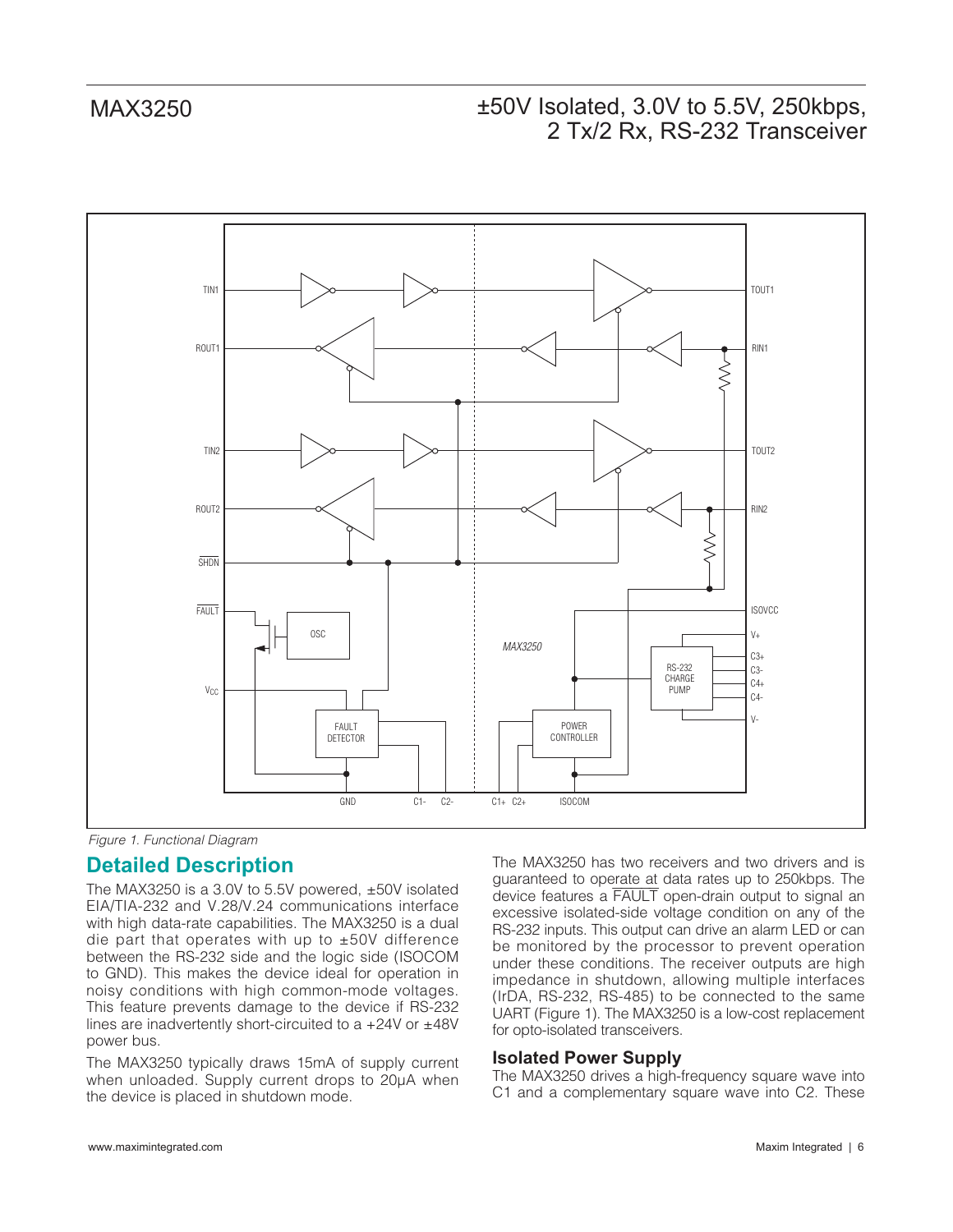AC waveforms are rectified on the isolated side of the dual die to power its internal circuitry (ISOVCC). Capacitor C6 filters the output of the rectifier. See the Typical Operating Circuit.

The power controller works in a dual power mode. Power is maximum when the isolated power supply is below its regulation point. Power is reduced when the isolated power supply is above its regulation point.

#### **Dual Charge-Pump Voltage Converter**

The RS-232 drivers are powered from a regulated dual charge pump that provides output voltages of +5.5V (doubling charge pump) and -5.5V (inverting charge pump) relative to ISOCOM over the 3.0V to  $5.5V$  V<sub>CC</sub> range.

The charge pumps are powered from ISOVCC and operate in a discontinuous mode. If the output voltages are less than 5.5V, the charge pumps are enabled. If the output voltages exceed 5.5V, the charge pumps are disabled. Each charge pump requires a flying capacitor (C3, C4) and a reservoir capacitor (C7, C8) to generate the V+ and V- supplies.

#### **RS-232 Transmitters**

The transmitters are inverting level translators that convert TTL/CMOS-logic levels to ±5.0V EIA/TIA-232-compliant levels. They guarantee a 250kbps data rate with worstcase loads of 3kΩ in parallel with 1000pF to ISOCOM. In shutdown, the transmitters are disabled and the outputs are forced into a high-impedance state. When powered off or shut down, the outputs can be driven up to  $\pm 12V$ relative to ISOCOM. The transmitter inputs do not have pullup resistors. All unused inputs should be connected to V<sub>CC</sub> or GND.



Figure 2. Transmitter Output Voltage vs. Load Current per **Transmitter** 

#### www.maximintegrated.com **Maxim Integrated** | 7

#### **RS-232 Receivers**

The receivers convert RS-232 signals to CMOS-logic output levels. The receivers' outputs are forced into a high-impedance state when the device is in shutdown. This allows a single UART to multiplex between different protocols.

#### **Low-Power Shutdown Mode**

Shutdown mode is obtained by driving SHDN low. In shutdown, the devices typically draw only 20µA of supply current and no power is transferred across the isolation capacitors. The charge pumps are disabled, and the receiver outputs and transmitter outputs are high impedance. When exiting shutdown the charge pumps and transmitter outputs are fully operational in typically 500µs (Figure 3). Connect SHDN to V<sub>CC</sub> if the shutdown mode is not used.

#### **Applications Information**

#### **Power Isolation Capacitors**

The values for capacitors C1 and C2 are important for proper operation of the device. These capacitors should be 0.047µF for 4.5V to 5.5V operation, and 0.47µF for 3.0V to 3.6V operation. Smaller values result in insufficient supply voltage on the isolated side. Larger values are not allowed.

Capacitor C9 provides an AC feedback path for proper controller operation. Connect C9 from ISOCOM to GND.

The values for C1, C2, and C9 determine the maximum frequency and amplitude of the voltage difference between the local and isolated ground. Table 1 shows proper capacitance values.



Figure 3. Transmitter Outputs when Exiting Shutdown or Powering Up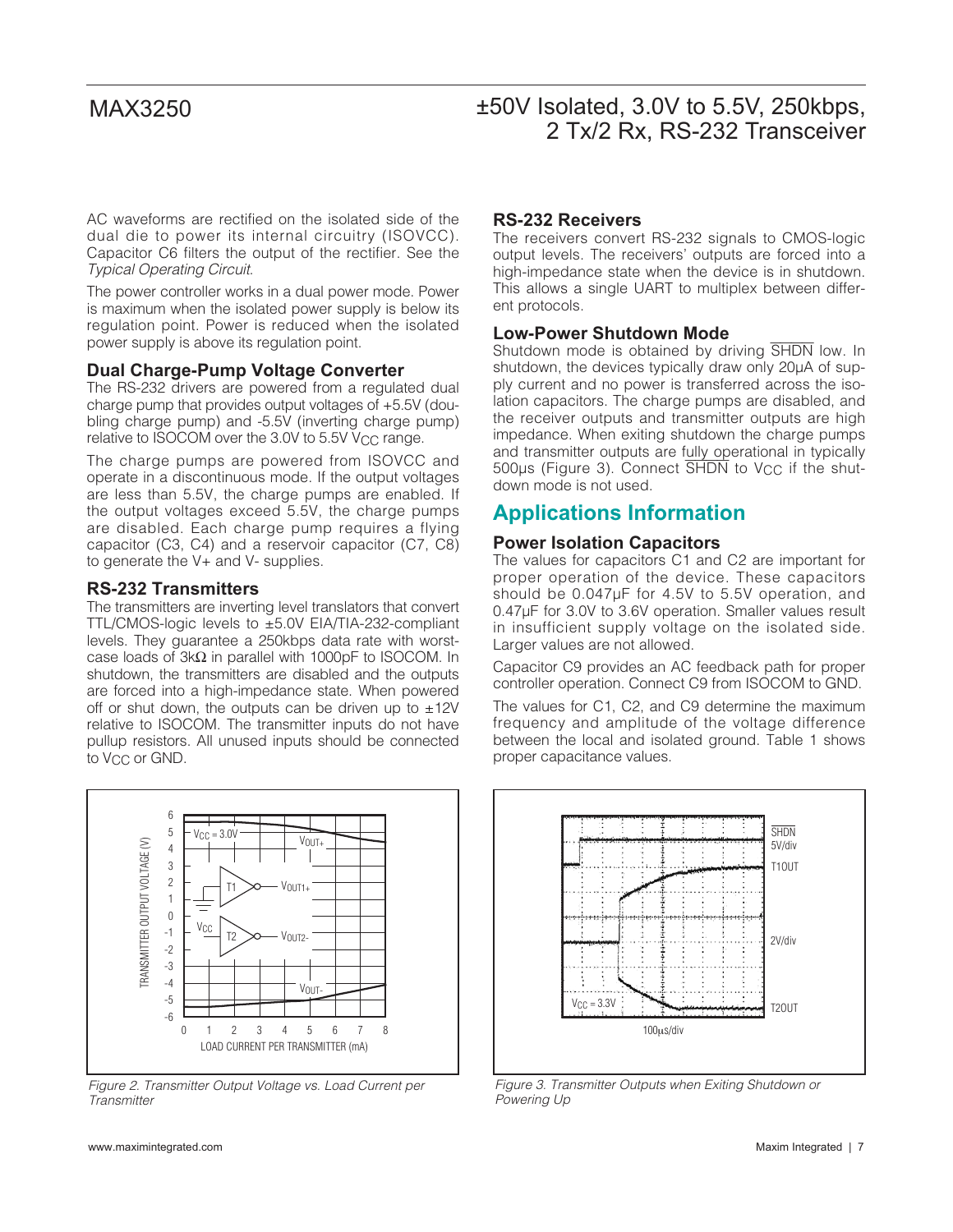## **Table 1. Required Capacitor Values**

| Vcc (V)    | C1, C2 (µF) | $C3(\mu F)$ | C4, C7, C8 (µF) | $C5(\mu F)$ | $C6(\mu F)$ | C9(nF) |
|------------|-------------|-------------|-----------------|-------------|-------------|--------|
| 3.0 to 3.6 | 0.47        |             | 0.47            |             | ے . د       | 10     |
| 4.5 to 5.5 | 0.047       |             | 0.47            |             | ے . د       | 10     |

To achieve full isolation capability, C1, C2, and C9 should be rated for 100V or higher operation and be X7R or X5R type or metalized film dielectric. Y5V and Z5U dielectrics should be avoided as their voltage and temperature coefficients make their power-transfer capabilities insufficient.

#### **Charge-Pump and Bypass Capacitors**

Capacitors C3–C8 should be X7R or X5R type dielectric. Their voltage rating needs to be 10V or higher.

#### **Layout Information**

Because the MAX3250 is intended for systems requiring ±50V isolation, some consideration in component placement is necessary.

A 20mil air gap should isolate the logic side and the isolated RS-232 side, across the N.C. pins (pin numbers 6, 7, 22, and 23) of the MAX3250. The only components that cross this air gap should be C1, C2, and C9, which should all have a minimum 100V rating.

All capacitors should be located as close to the MAX3250 as possible.

#### **Maximum Voltage Between ISOCOM and Logic GND**

High values of applied isolation voltage and frequency can cause ripple on ISOVCC, V+, V-, and in extreme cases on V<sub>CC</sub>. Therefore, it is recommended that the isolation-voltage and frequency be limited to the values shown in the Typical Operating Characteristics.

Insert a 1kΩ 1/4W resistor in series with any isolation test voltage when testing for maximum values of applied isolation voltage. Exceeding the maximum limits of voltage and frequency (see the Typical Operating Characteristics) could trigger a holding current in the internal ESD-protection device if the ±80V isolation limit is exceeded. This resistor should not be used in normal application.

#### **Transmitter Outputs when Exiting Shutdown**

Figure 3 shows two transmitter outputs when exiting shutdown mode. As they become active, the two transmitter outputs are shown going to opposite RS-232 levels (one transmitter input is high, the other is low). Each transmitter is loaded with  $3kΩ$  in parallel with 2500pF. The transmitter outputs display no ringing or undesirable transients as they come out of shutdown. Note that the transmitters are enabled only when the magnitude of V- exceeds approximately -3V.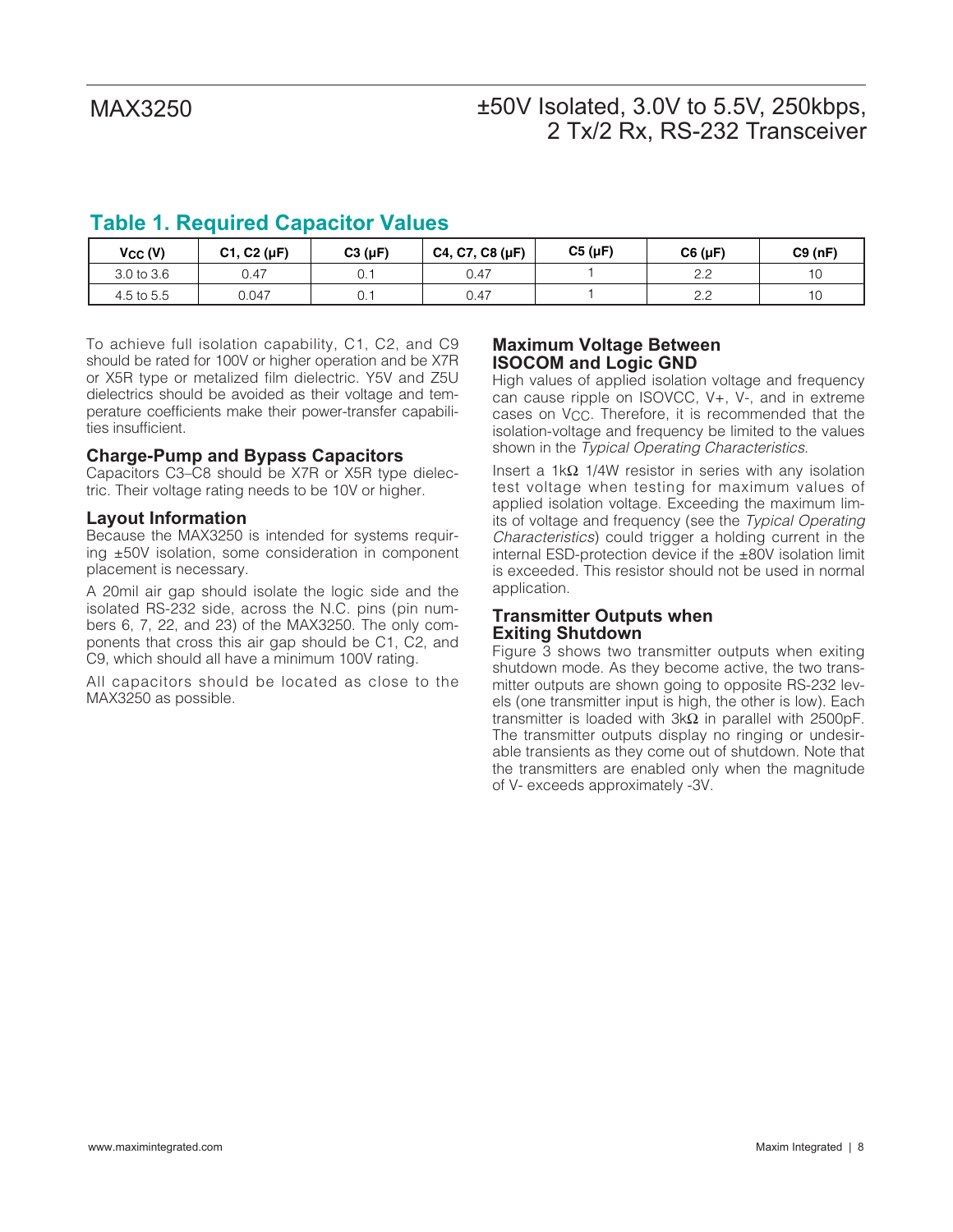# **Typical Operating Circuit**



## **Chip Information**

PROCESS: BiCMOS

# **Package Information**

For the latest package outline information and land patterns (footprints), go to **www.maximintegrated.com/packages**. Note that a "+", "#", or "-" in the package code indicates RoHS status only. Package drawings may show a different suffix character, but the drawing pertains to the package regardless of RoHS status.

| <b>PACKAGE</b> | <b>PACKAGE</b> |         | <b>LAND</b>                |
|----------------|----------------|---------|----------------------------|
| <b>TYPE</b>    | <b>CODE</b>    |         | OUTLINE NO.   PATTERN NO.' |
| 28 SSOP        | $A28M+3$       | 21-0056 | 90-0095                    |